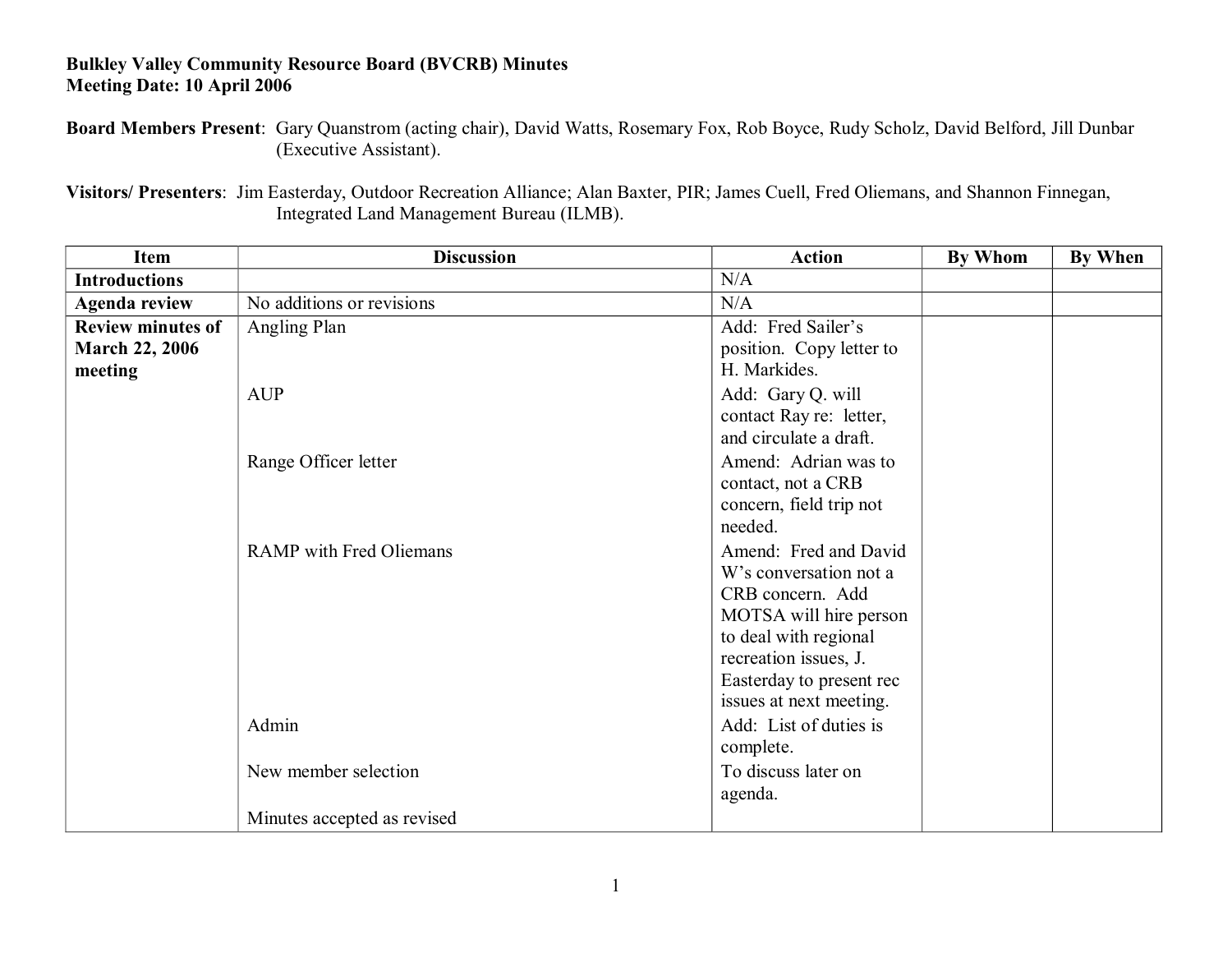| <b>Item</b>               | <b>Discussion</b>                                                                                      | <b>Action</b>            | <b>By Whom</b> | <b>By When</b> |
|---------------------------|--------------------------------------------------------------------------------------------------------|--------------------------|----------------|----------------|
| Correspondence            | Tracking sheet: One letter to Adrian from E. O'Donoghue,                                               | Jill D.                  |                |                |
|                           | plus response, to add                                                                                  |                          |                |                |
|                           | No new correspondence                                                                                  |                          |                |                |
| <b>Referrals</b>          | Hudson Bay Mountain cabin community power line – not                                                   | Postpone to next meeting |                |                |
|                           | yet a formal application                                                                               |                          |                |                |
| <b>ILMB</b>               | Bulkley Higher Level Plan Objectives                                                                   | Gary will circulate      | All board      | Comments       |
| presentation,             | - Dave Daust and Karen Price are streamlining                                                          | report, "Bulkley LRMP,   | members        | to Gary by     |
| <b>James Cuell</b>        | objectives for the LRMP and the 12 LUPs, and broad                                                     | Objectives set by        |                | April 25       |
|                           | objectives will be spatially described.                                                                | government" to CRB for   |                |                |
|                           | State of the Forest Report                                                                             | comment.                 |                |                |
|                           | Indicators for legal objectives under development.                                                     |                          |                |                |
|                           | Draft list of indicators will be reviewed with                                                         |                          |                |                |
|                           | licensees, in about 2 months.                                                                          |                          |                |                |
|                           | <b>LRMP</b> Implementation Report                                                                      |                          |                |                |
|                           | List of LRMP commitments is being updated. Gaps                                                        |                          |                |                |
|                           | will be highlighted, e.g. AUPs, access mgmt plans.<br>Tool for communication with agencies and public. |                          |                |                |
|                           | Bulkley report will be available in about 1 month                                                      |                          |                |                |
|                           | and could be presented to CRB.                                                                         |                          |                |                |
|                           | Discussion: BVCRB has no legislated authority, not<br>$\overline{a}$                                   |                          |                |                |
|                           | seeing results on some issues. James - CRB has                                                         |                          |                |                |
|                           | been successful in other areas, public pressure will                                                   |                          |                |                |
|                           | assist LRMP completion.                                                                                |                          |                |                |
| <b>Recreation update,</b> | Roles and responsibilities of gov't agencies                                                           |                          |                |                |
| <b>Fred Oliemans,</b>     | Ministry of Tourism, Sport, and the Arts (MOTSA)                                                       |                          |                |                |
| and Shannon               | is new, roles are being worked out. Recreation is                                                      |                          |                |                |
| Finnegan                  | one of FRPA key values. Sec 58 of FRPA is being                                                        |                          |                |                |
|                           | enforced.                                                                                              |                          |                |                |
|                           | Review and discussion of                                                                               |                          |                |                |
|                           | Hudson Bay Mountain Access Agreements                                                                  |                          |                |                |
|                           | <b>Babine Mountains Park Access Agreements</b>                                                         |                          |                |                |
|                           | Harold Price Access Agreements                                                                         |                          |                |                |
|                           | Telkwa Mountains Caribou Recovery Area Access                                                          |                          |                |                |
|                           | Agreements                                                                                             |                          |                |                |
|                           | Areas Resolved since RAMP                                                                              |                          |                |                |
|                           | Summary of Gaps                                                                                        |                          |                |                |